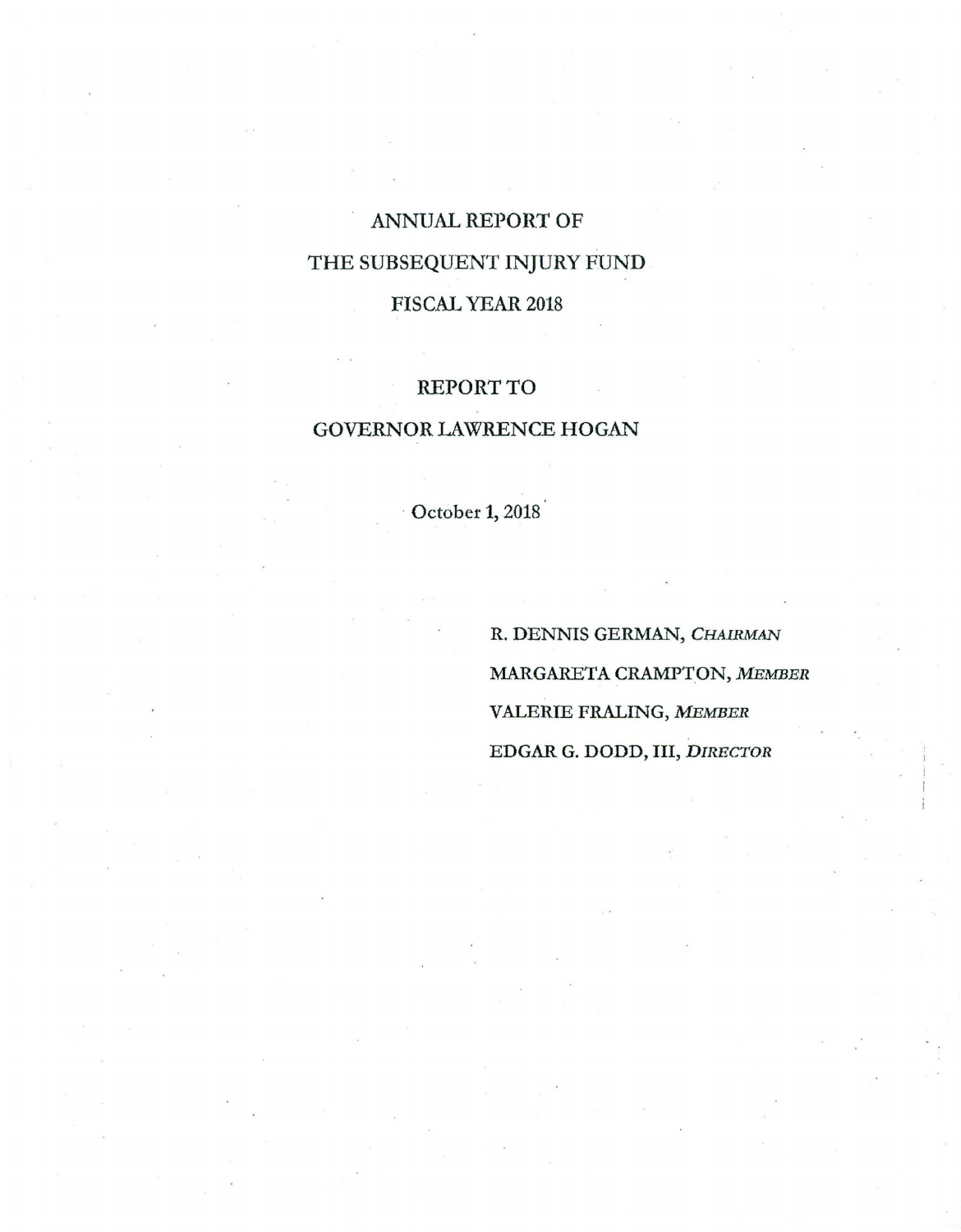#### **PROGRAM DESCRIPTION**

The Subsequent Injury Fund reviews and investigates workers' compensation claims that involve pre-existing health conditions that substantially increase the disability of injured workers. The liability of employers and insurers is limited to compensation for the damages caused by the current injury, and The Subsequent Injury Fund incurs all additional liability from the combined effects of all injuries and/or conditions. The Fund derives its income from assessments of insurance companies on awards of compensation for pennanent disability.

#### **MISSION**

To provide workers' compensation benefits to disabled workers who experience the combined effects of pre-existing disabilities and accidental work-related injuries.

### **SUBSEQUENT INJURY FUND CURRENT BOARD COMPOSITION**

R. Dennis German, Chairman Representing the Business Sector

Margareta Crampton, Member Representing Labor

Valerie Fraling, Member Representing the Public Sector